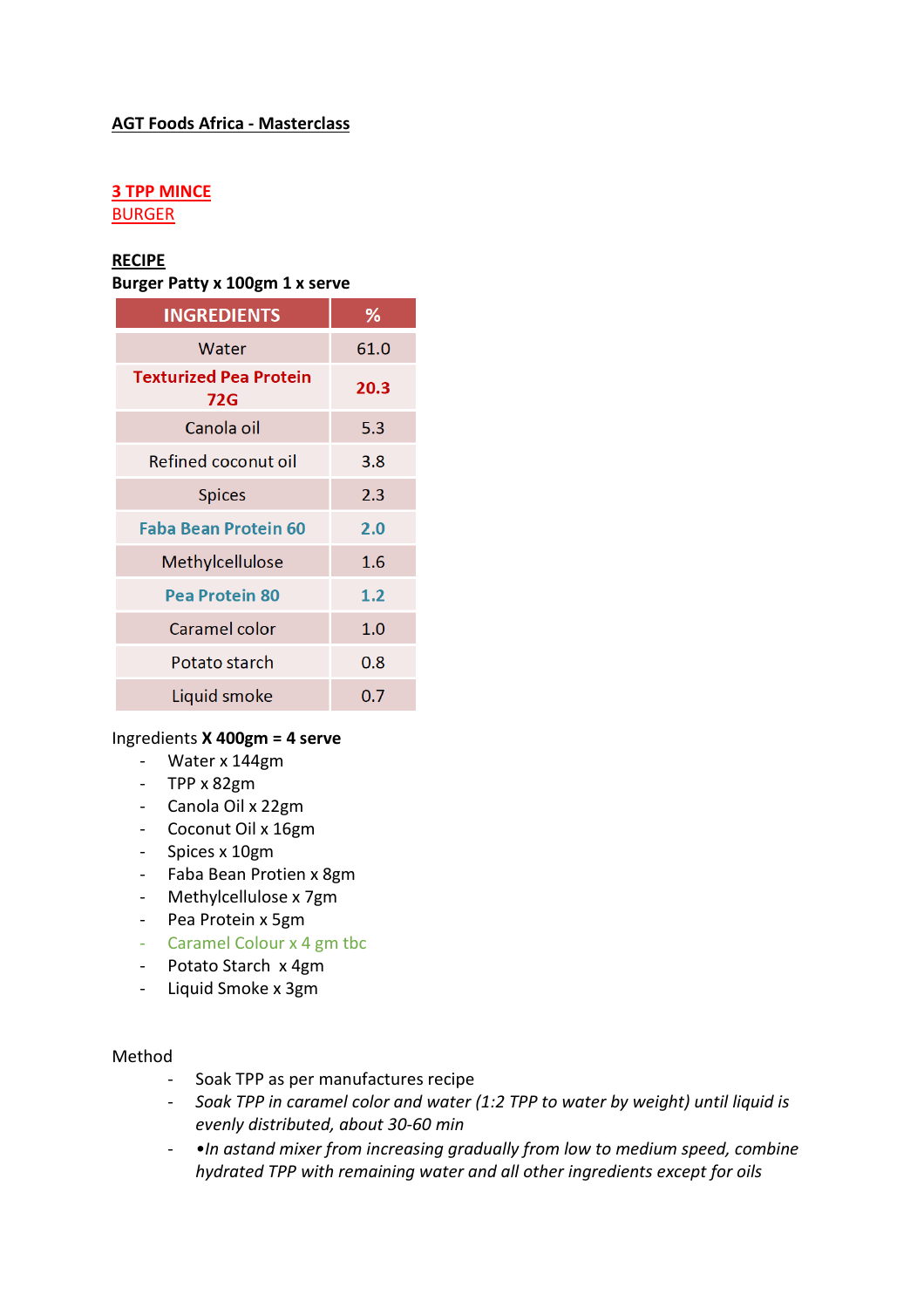- *•Add in canola and coconut oils, mixing until fully incorporated*
- *•Form batter into patties and freeze for 10 min*
- *•Cook on stovetop over medium to medium-high heat until internal temperature reaches 165°F or 74°C*

## **Sauces**

Beetroot "ketchup"

- Red beetroot 500gm(precooked)
- White wine vinegar 250ml
- Caster sugar
- Bay leaf
- Shallots

Method

- Add all ingredients to saucepan and simmer on medium heat for about 5 to 10 minutes.
- Blend and set aside to cool before serving

## Vegan Mustard Mayo

- Soy milk 250ml
- Apple cider vinegar
- Lemon juice
- Canola oil
- Salt & pepper
- English Mustard

Method

- In a jar add your soy, vinegar, lemon juice, mustard & seasoning
- Using a hand held stand blender, slowing blend and pour the oil into the mix.
- Blend until thick.
- Add additional seasoning for own preference

### **Burger Garnish**

Ingredients

- Butter lettuce/Rocket 100gm
- Cucumber x 1
- Red onion x 1
- Micro greens x 1 packet
- Bun x 4/5

### **UTENSILS:**

- Chopping board for
- 1 x prep bowl for soak TPP
- Platter/prep bowls for burger garnish
- 2 x Display bowl for sauces
- 2 x spoons to dish sauces
- 1 x Silicon/stainless tongs
- 1 x Silicon/stainless spatula/lift
- 1 x Large saucepan to toast buns & cook patties in.